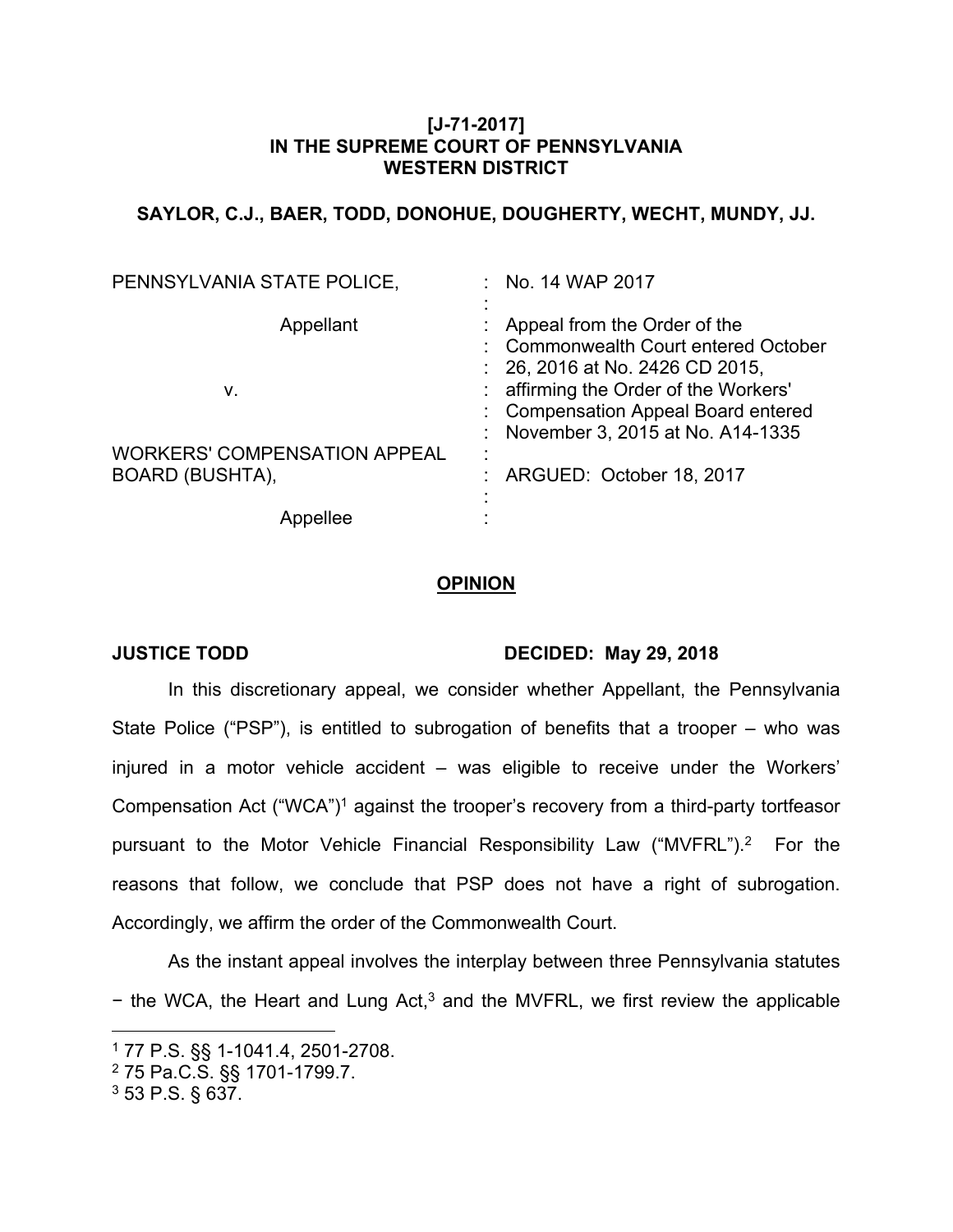language and background of these statutes. The WCA, which applies to both public and private employees, provides compensation to employees who suffer work-related injuries. Under the WCA, an employee who is totally disabled and experiences a complete loss of earning power is entitled to receive benefits in the amount of 66-2/3% of his or her average weekly wages. 77 P.S. § 511.

Under Section 319 of the WCA, benefits paid to an employee are subject to subrogation by his or her employer:

> Where the compensable injury is caused in whole or in part by the act or omission of a third party, the employer shall be subrogated to the right of the employe, his personal representative, his estate or his dependents, against such third party to the extent of the compensation payable under [the WCA] by the employer.

77 P.S. § 671.

In contrast to the WCA's provision of partial wages to employees who are injured on the job, the Heart and Lung Act provides certain designated public employees, primarily police and fire personnel, who are injured in the course of their duties, with their *full* salary until their return to duty. Specifically, the Heart and Lung Act provides:

\* \* \*

any member of the State Police Force[:]

who is injured in the performance of his duties including, in the case of firemen, duty as special fire police, and by reason thereof is temporarily incapacitated from performing his duties, shall be paid by the Commonwealth of Pennsylvania if an employe identified under paragraph (1), (2), (3), (4), (5), (6), (7), (8) or (12) . . . his full rate of salary, as fixed by ordinance or resolution, until the disability arising therefrom has ceased. All medical and hospital bills, incurred in connection with any such injury, shall be paid by the Commonwealth of Pennsylvania . . . . During the time salary for temporary incapacity shall be paid by the Commonwealth of Pennsylvania . . ., any workmen's compensation, received or collected by any such employe for such period, shall be turned over to the Commonwealth of Pennsylvania . . . and paid into the treasury thereof, and if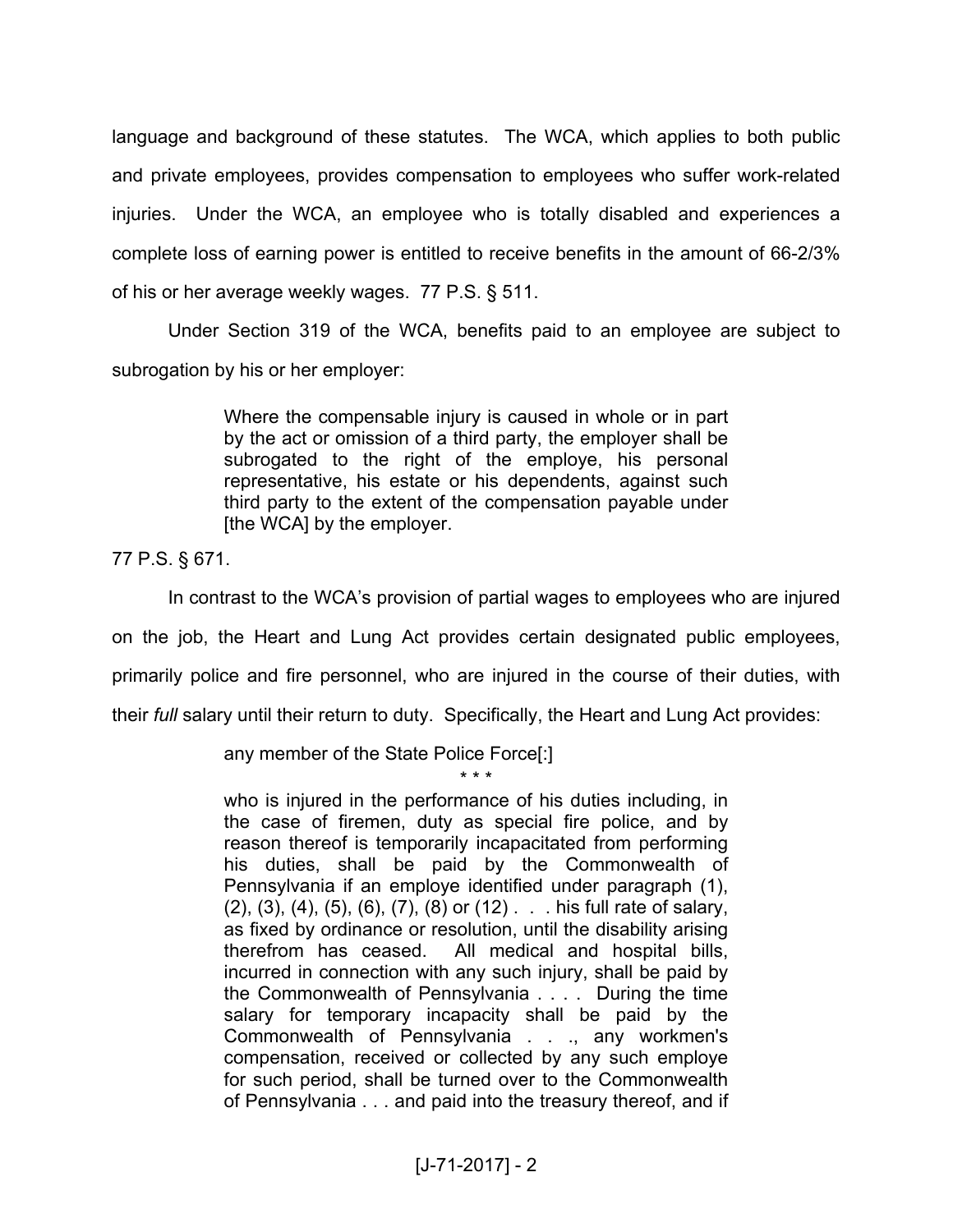such payment shall not be so made by the employe the amount so due the Commonwealth of Pennsylvania . . . shall be deducted from any salary then or thereafter becoming due and owing.

## 53 P.S. § 637(a)(1), (12).

As we explained in *City of Erie v. W.C.A.B. (Annunziata)*, 838 A.3d 598, 603 (Pa. 2003), the primary consideration in enacting the Heart and Lung Act was not the best interest of the disabled officer, but, rather, the interest of the municipality in attracting qualified individuals to hazardous occupations. While the Heart and Lung Act is thus often viewed as more generous than the WCA, the wages paid to an injured employee pursuant to the WCA may also include vacation and overtime pay. *Id.* Further, unlike the WCA, the Heart and Lung Act does not apply to work-related injuries which are permanent, and, while the WCA is to be liberally construed in favor of the injured employee, the Heart and Lung Act must be strictly construed. *Id.* at 604.

Finally, given that the Claimant's injury in this case was caused by a motor vehicle accident, the subrogation and recovery provisions of the MVFRL are implicated. Section 1720 provides:

## § 1720. Subrogation

In actions arising out of the maintenance or use of a motor vehicle, there shall be no right of subrogation or reimbursement from a claimant's tort recovery with respect to workers' compensation benefits, benefits available under section 1711 (relating to required benefits), 1712 (relating to availability of benefits) or 1715 (relating to availability of adequate limits) or benefits paid or payable by a program, group contract or other arrangement whether primary or excess under section 1719 (relating to coordination of benefits).

75 Pa.C.S. § 1720. Relatedly, Section 1722 provides:

§ 1722. Preclusion of recovering required benefits In any action for damages against a tortfeasor, or in any uninsured or underinsured motorist proceeding, arising out of the maintenance or use of a motor vehicle, a person who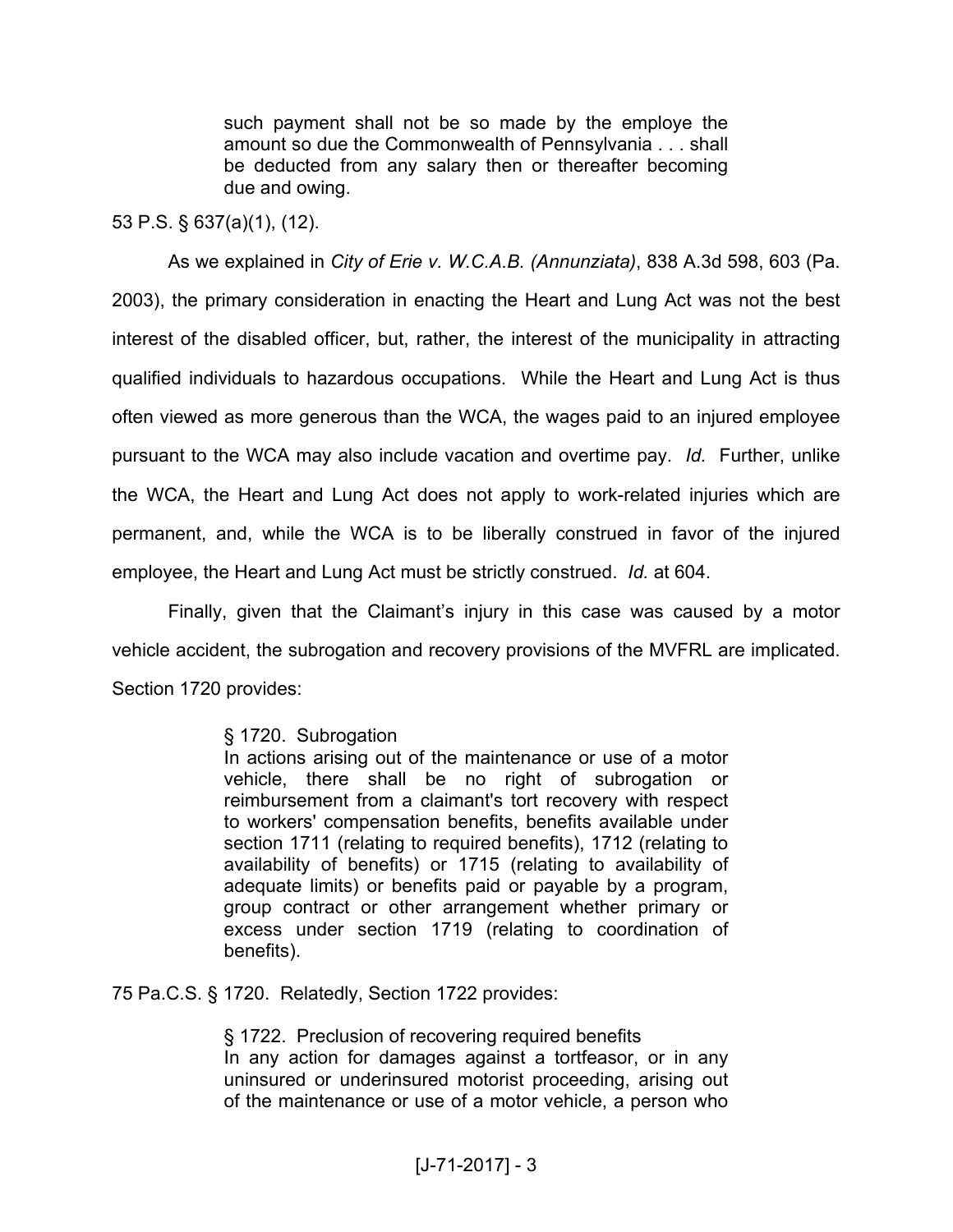is eligible to receive benefits under the coverages set forth in this subchapter, or workers' compensation, or any program, group contract or other arrangement for payment of benefits as defined in section 1719 (relating to coordination of benefits) shall be precluded from recovering the amount of benefits paid or payable under this subchapter, or workers' compensation, or any program, group contract or other arrangement for payment of benefits as defined in section 1719.

75 Pa.C.S. § 1722.

Critically, in 1993, the legislature repealed both Sections 1720 and 1722 insofar as they pertained to WCA benefits, thus allowing for subrogation and recovery of such benefits. See Act of July 2, 1993, P.L. 190, No. 44, § 25(b) ("Act 44").<sup>4</sup> By the express language of Act 44, however, the legislature did not eliminate the prohibition on subrogation and recovery of Heart and Lung benefits. *See Oliver v. City of Pittsburgh*, 11 A.3d 960, 966 (Pa. 2011) ("By its plain terms, [Act 44] does not impact any antisubrogation mandates pertaining to [Heart and Lung] benefits."). Indeed, in *Heller v. Pennsylvania League of Cities and Municipalities*, this Court recognized that the purpose of Act 44 was to transfer costs associated with work-related automobile accidents from the *workers' compensation system* back to the automobile insurance market. 32 A.3d 1213, 1127 (Pa. 2011). With this background in mind, we now turn to a discussion of the facts of the instant case.

On February 25, 2011, Pennsylvania State Trooper Joseph Bushta ("Claimant") was on duty when his police vehicle was hit by a tractor-trailer. As a result of the collision, Claimant suffered various cervical, thoracic, and lumbar injuries which required medical treatment and physical therapy, and which resulted in Claimant's inability to perform his job duties for approximately 16 months. On March 18, 2011, PSP, a self-

<sup>4</sup> Act 44 provides: "The provisions of 75 Pa.C.S. §§ 1720 and 1722 are repealed insofar as they relate to workers' compensation payments or other benefits under the Workers' Compensation Act." Act of July 2, 1993, P.L. 190, No. 44, § 25(b).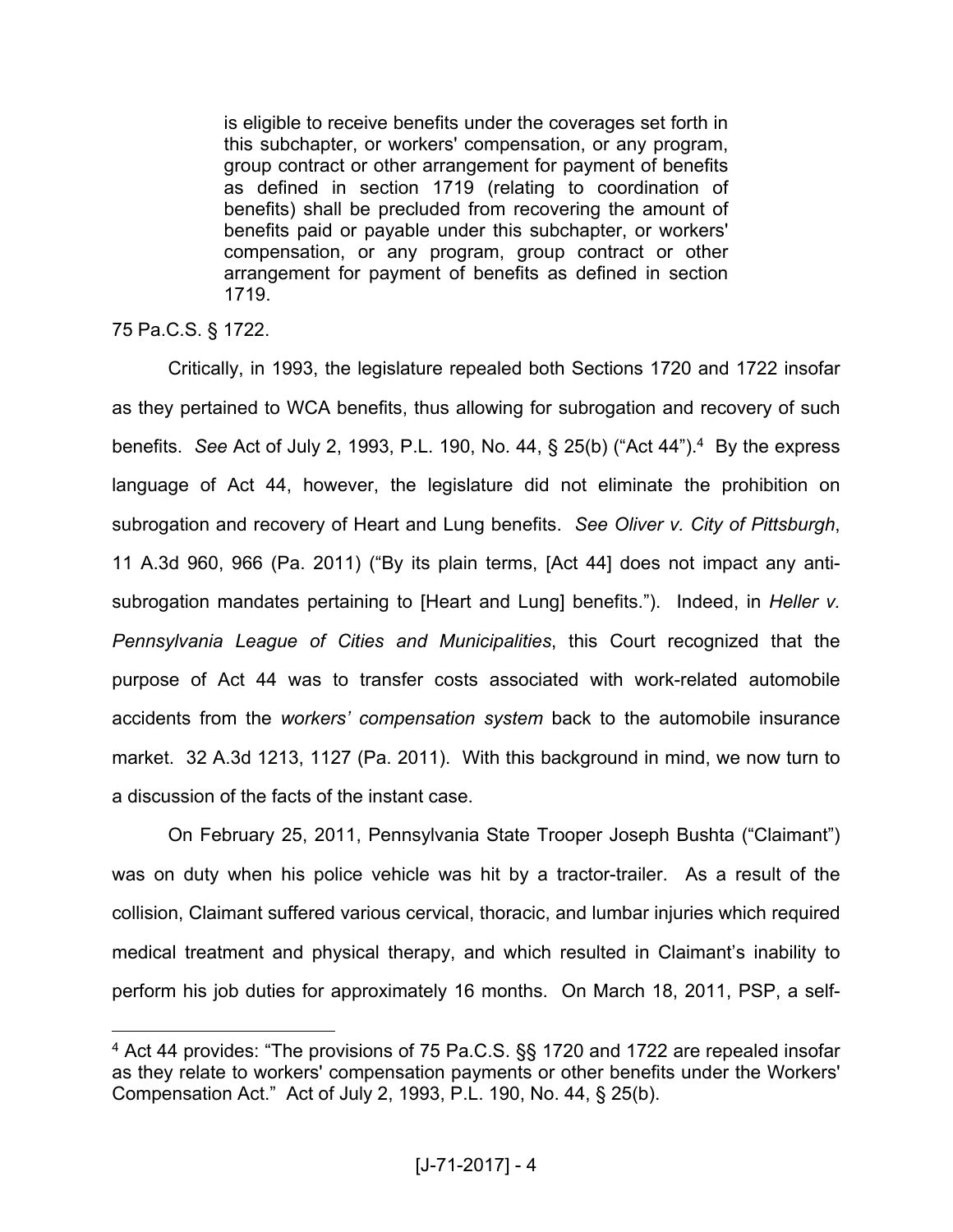insured public employer, issued a notice of compensation payable ("NCP") indicating a weekly compensation rate of \$858.08 under the WCA. The NCP contained the following notation under the heading "Remarks": "Paid Salary continuation. Heart & Lung Benefits by the employer." Notice of Compensation Payable, 3/18/11, at 2.

On January 21, 2014, Claimant and his spouse entered into a Settlement and Indemnity Agreement and Release of all Claims ("Settlement Agreement") with the tractor-trailer driver, the driver's employer, and the other responsible parties (collectively, "third-party tortfeasors") for \$1,070.000.<sup>5</sup> The Settlement Agreement provided, *inter alia*, that Claimant would "reimburse any lien holder, known or unknown, for any liens as a result of the . . . incident." Settlement Agreement, 1/21/14, at 1 ¶ 3 (Reproduced Record ("R.R.") at 43a). Claimant further acknowledged that he was "solely responsible for the payment of any medical bills, hospital liens, MedPay liens, worker[s'] compensation liens, attorney's fees, taxes, withholding and all other fees, costs and expenses they have incurred as a result of the Accident." *Id.* at 1 ¶ 6.

On February 4, 2014, PSP filed a petition to review compensation benefits pursuant to Section 771 of the WCA, asserting a right of subrogation against the proceeds of Claimant's settlement with the third-party tortfeasors under Section 319 of the WCA. On November 19, 2014, Claimant entered into a signed stipulation ("Stipulation") with PSP and PSP's third-party administrator, Inservco Insurance Services, Inc. ("Inservco"). The Stipulation indicated, in pertinent part, that, between the date of Claimant's injury on February 26, 2011 and the date he returned to work on

<sup>5</sup> Of this amount, \$200,000 was apportioned to the Claimant's spouse's loss of consortium claim. Further, the contingent fee agreement between Claimant, his spouse, and their personal injury attorneys, Powell Law, provided that the firm would receive 33 1/3 % of the recovery, and that Claimant would be responsible for the costs incurred in connection with the prosecution of the third-party claim, which totaled \$18,723.68.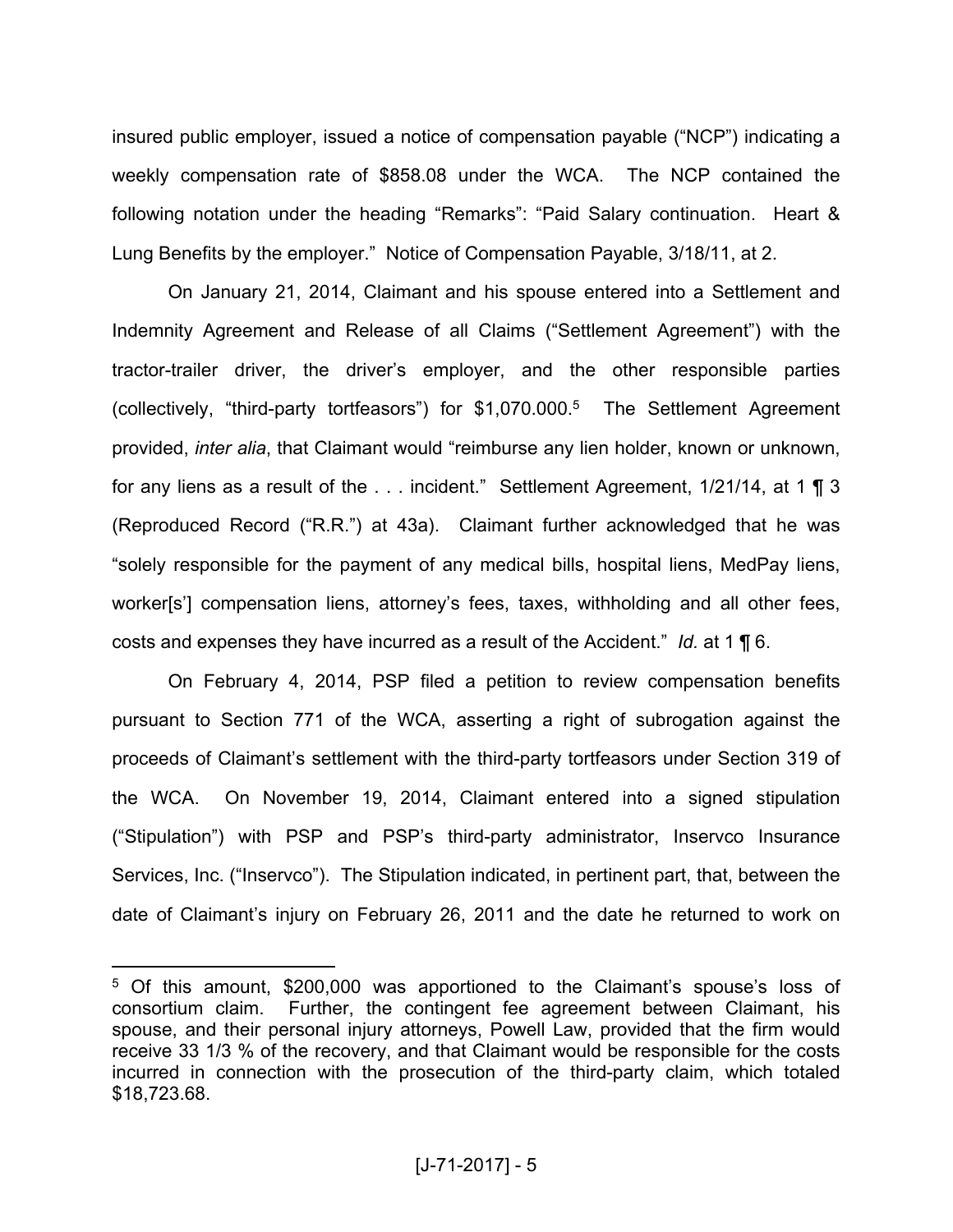June 3, 2012, Claimant had been paid \$56,873.13 under the WCA. Stipulation, 11/19/14, at 2-3 ¶ 6 (R.R. at 110-11a). Notably, PSP concedes that Claimant never received any direct payment of benefits under the WCA, and that, instead, Inservco paid Claimant's wage loss benefits directly to PSP, thereby avoiding the need for Claimant to remit these benefits back to the Commonwealth, as would have been required under Section 637(a)(12) of the Heart and Lung Act. The Stipulation further indicated that Claimant had been paid \$94,166.64 under the Heart and Lung Act, and medical benefits in the amount of \$110,869.53. *Id.* Finally, the Stipulation contained an acknowledgement that the parties had executed a "Third Party Settlement Agreement calculation sheet," reflecting that PSP was entitled to reimbursement of a net lien in the amount of \$109,021.32 based on the amount of WCA benefits and medical benefits paid by PSP; the lien asserted did not include \$37,293.51 in wage loss benefits payable solely pursuant to the Heart and Lung Act. *Id.* at 3 ¶ 7. According to the Stipulation, after the deduction of litigation expenses and attorneys' fees, the total amount of PSP's lien against Claimant's recovery from the tortfeasors was \$108,895.18. *Id.* However, as an alternative to litigation, PSP agreed to accept \$98,895.18 as full payment of its lien. *Id.* at 3-4 ¶ 8. Nevertheless, the Stipulation specifically stated: "Claimant denies the existence of a lien given it is his contention that all benefits were paid pursuant to the terms of the Heart and Lung Act." *Id.* This stipulation was signed by PSP on November 20, 2014, and, on December 2, 2014, it was approved by the Workers' Compensation Judge ("WCJ"), Howard Spitzer, and adopted as an order.

Significantly, approximately one week prior to the execution of the Stipulation, the Commonwealth Court, on November 13, 2014, issued its decision in *Stermel v. WCAB (City of Philadelphia)*, 103 A.3d 876 (Pa. Cmwlth. 2014). In *Stermel*, the claimant, a Philadelphia police officer, suffered a back injury that rendered him unable to work for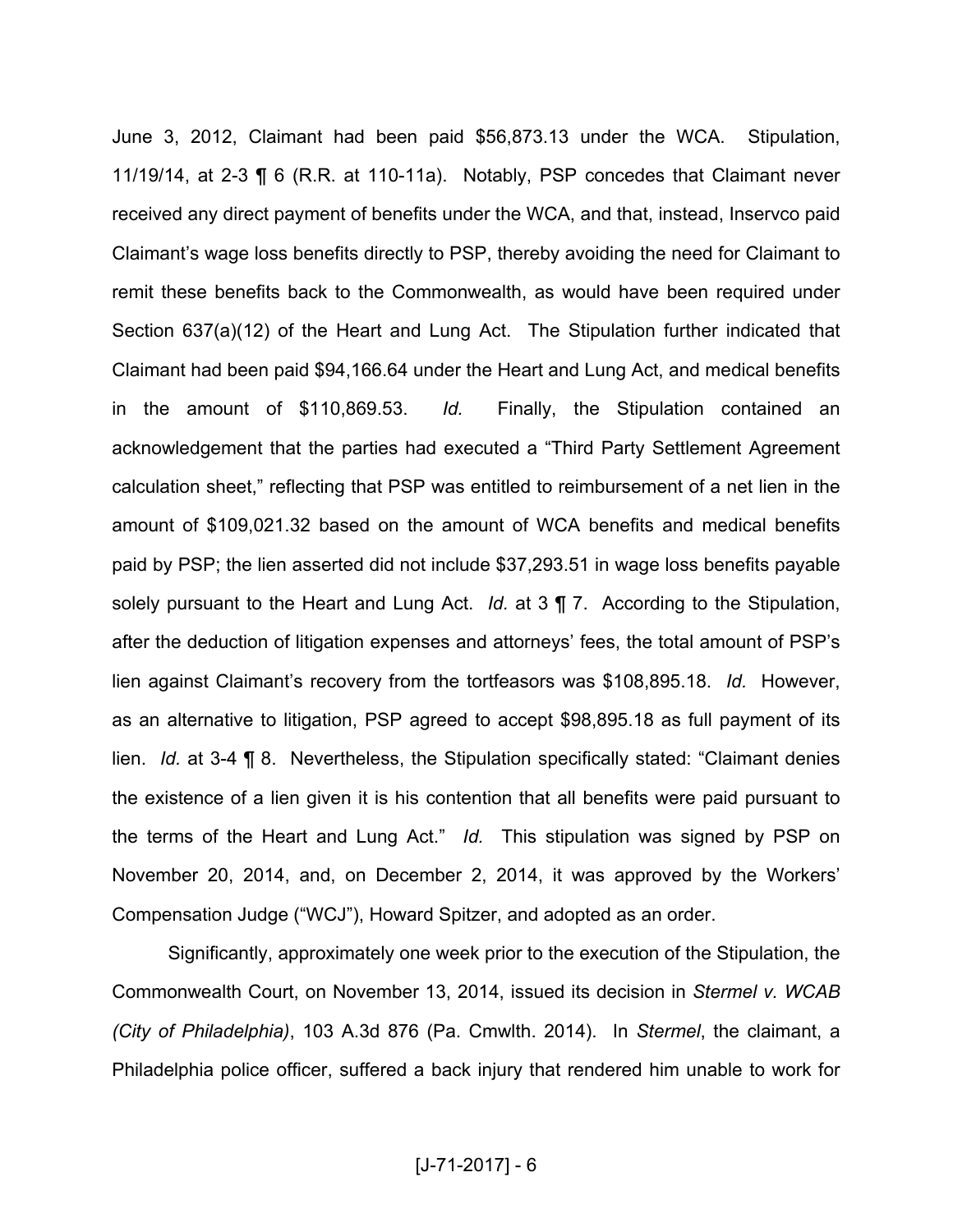21 weeks when his police cruiser was rear-ended by a drunk driver. The employer, the City of Philadelphia, issued an NCP acknowledging that the claimant was entitled to workers' compensation payments, but indicating that "Claimant received salary continuation in lieu of PA Workers' compensation for period of lost time under the City of Philadelphia's Heart and Lung Act." *Id.* at 881. Subsequently, the claimant recovered \$100,000 via a third-party tort claim against the drunk driver and the tavern that served the driver while he was visibly intoxicated. The employer sought subrogation of its payment of the claimant's medical bills and wage loss. In holding that the employer was entitled to subrogation, the Workers' Compensation Appeal Board ("Board"), relying on *Bureau of Workers' Compensation v. Workers' Compensation Appeal Board (Excalibur Insurance Management Service)*, 32 A.3d 291 (Pa. Cmwlth. 2011), and *Wisniewski v. Workmen's Compensation Appeal Board (City of Pittsburgh)*, 621 A.2d 1111 (Pa. Cmwlth. 1993), determined that "two-thirds of the Heart and Lung disability benefits paid [to the claimant] represented workers' compensation benefits." *Stermel*, 103 A.3d at 881*.*

On appeal, the Commonwealth Court reversed and held that the employer was not entitled to subrogation of its payment of the claimant's medical bills and wage loss against the claimant's third-party tort recovery. In particular, the Commonwealth Court rejected the Board's reliance on *Excalibur Insurance* and *Wisniewski*, noting that neither was a subrogation case involving the MVFRL. The Commonwealth Court observed that the anti-subrogation provision in Section 1720 of the MVFRL has been construed to include benefits paid under the Heart and Lung Act. *Stermel*, 103 A.3d at 885. The court further acknowledged that, while the legislature, through Act 44, expressly repealed both Sections 1720 and 1722 insofar as they pertained to subrogation of benefits under the WCA, the legislature did not eliminate the prohibition against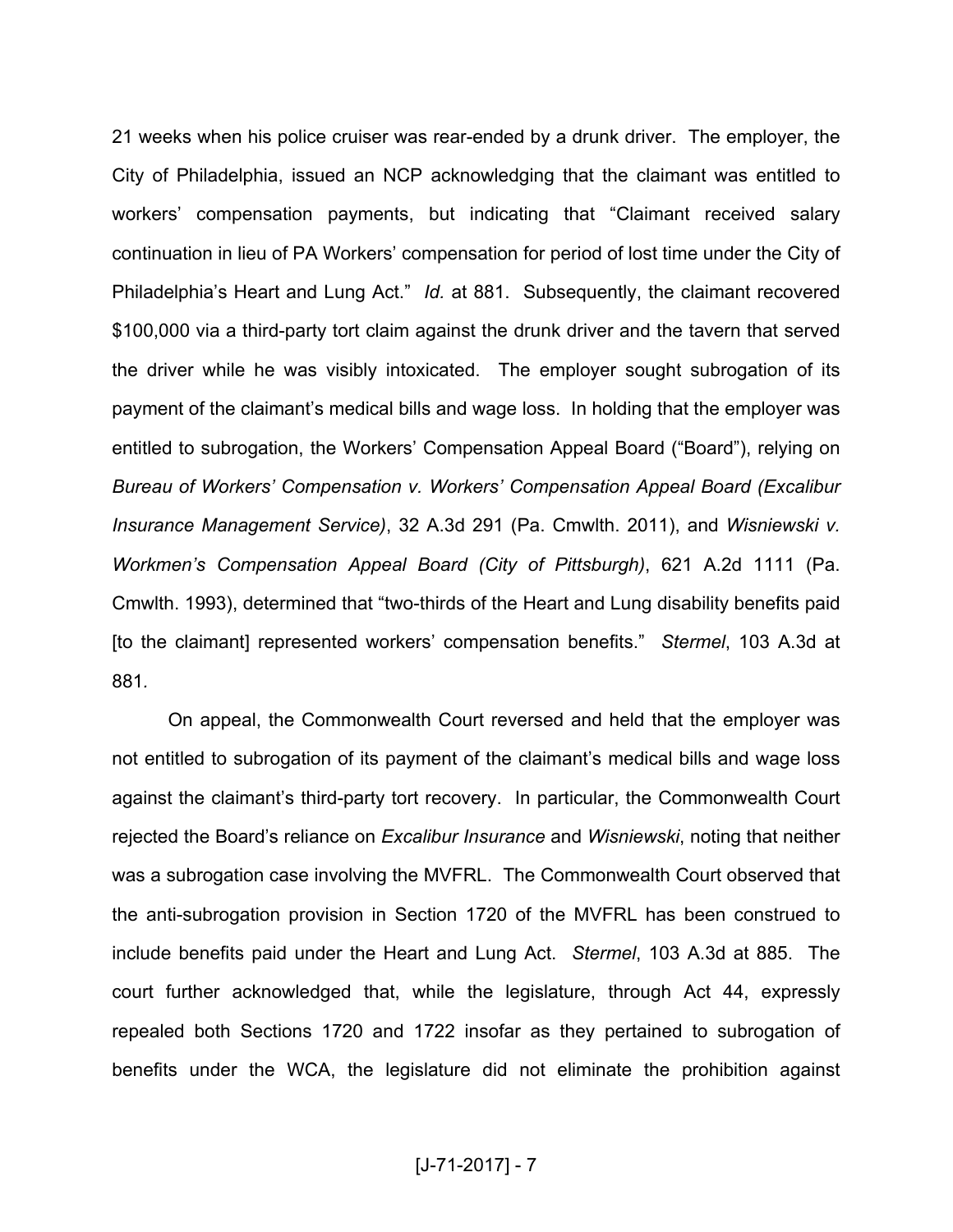subrogation of Heart and Lung benefits. Thus, the Commonwealth Court reasoned that the claimant "continued to be 'precluded' from recovering the amount of benefits paid under the Heart and Lung Act from the responsible tortfeasors," and that there can be no subrogation out of an award that does not include WCA benefits. *Id.*

In the instant case, on December 22, 2014, conceding that he was unaware of the *Stermel* decision at the time the Stipulation was signed, counsel for Claimant filed an appeal with the Board, asserting that all the benefits Claimant had received had been paid pursuant to the Heart and Lung Act, and, thus, under *Stermel*, were not subrogable. On November 3, 2015, the Board determined that, because *Stermel* was decided on November 13, 2014 − prior to the date PSP and Claimant signed the Stipulation − *Stermel* was controlling and Claimant was not bound by his lien-related concessions in the Stipulation, as they were based on an erroneous reading of the law by his counsel. Accordingly, the Board held the Stipulation was void as contrary to law, and reversed the WCJ's order adopting the Stipulation as an order.

PSP petitioned the Commonwealth Court for review of the Board's decision. In a unanimous published opinion authored by Judge Anne Covey, a three-judge panel of the court affirmed the Board's decision. *Pennsylvania State Police v. Workers' Compensation Appeal Board (Bushta)*, 149 A.3d 118 (Pa. Cmwlth. 2016). The court first agreed that, because *Stermel* was decided prior to the issuance of the WCJ's order approving and adopting the Stipulation, and prior to Claimant's appeal to the Board, *Stermel* was controlling law at the time the Board decided Claimant's appeal, and, therefore, the Board did not err in applying *Stermel* to the instant case. *Id.* at 121.<sup>6</sup>

The Commonwealth Court further determined that, pursuant to *Stermel*, PSP was not entitled to subrogation of the lost wages paid to Claimant under the Heart and Lung

 $6$  This aspect of the Commonwealth Court's decision is not before us.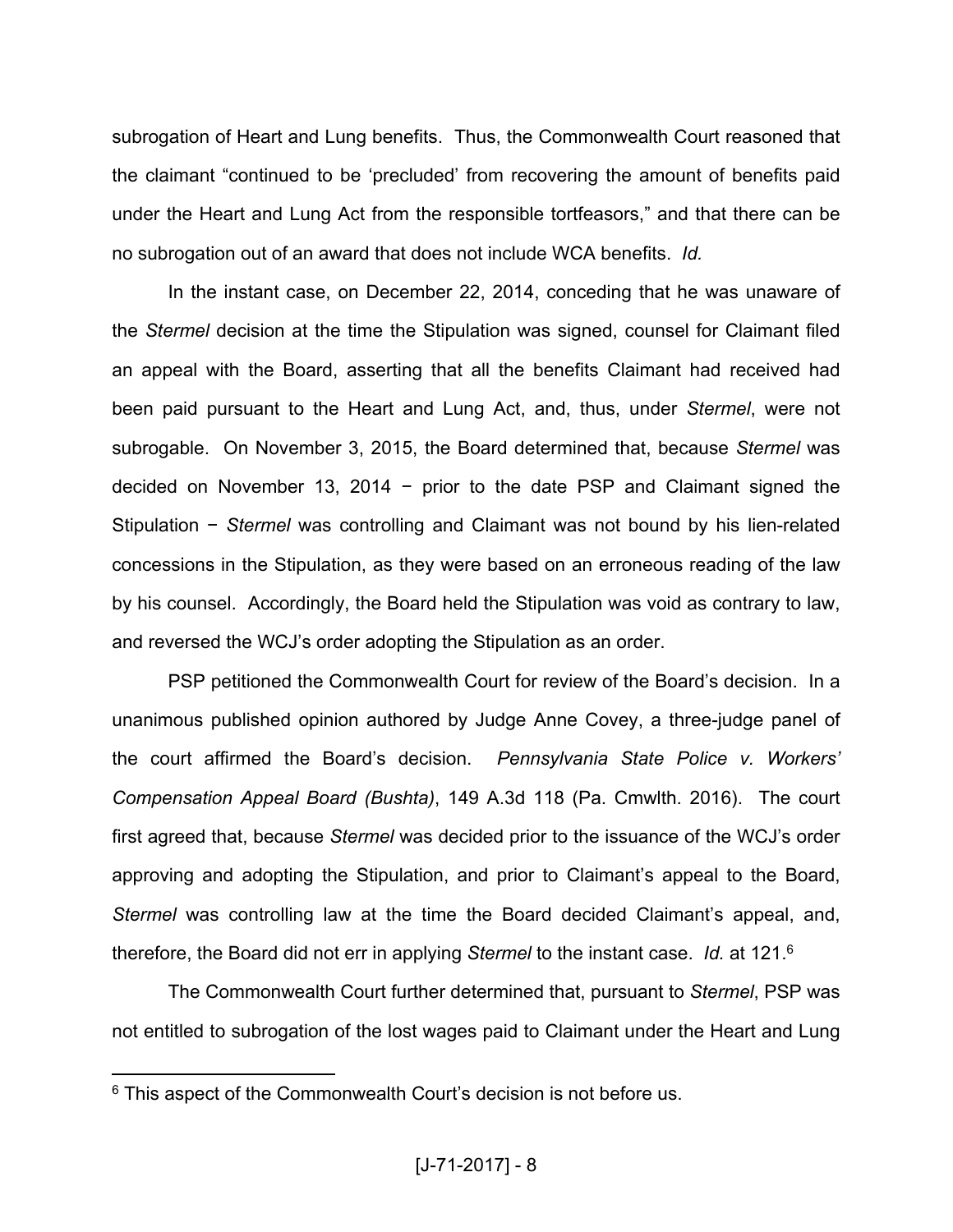Act from the proceeds of Claimant's settlement with the third-party tortfeasors. Additionally, the Commonwealth Court recognized that, while the court in *Stermel* appeared to limit its holding to lost wages, because the Heart and Lung Act requires payment of all medical expenses in addition to full salary, PSP could not recover from the proceeds of Claimant's settlement with the third-party tortfeasors any portion of the medical benefits paid to Claimant under the Heart and Lung Act.

PSP filed a petition for allowance of appeal, and this Court granted review to consider the following issues:

> (1) Is compensation payable pursuant to Article III of the [WCA], when the Claimant suffers a work related injury and is concurrently entitled to benefits under the [WCA] and the Heart and Lung Act?

> (2) Did the Commonwealth Court err in its determination that a self-insured municipality . . . is not entitled to subrogation, to the extent of the compensation payable pursuant to Article III of the [WCA], when it has concurrent obligations to an injured State Trooper under the [WCA] and the Heart and Lung Act?

*Pennsylvania State Police v. Workers' Compensation Appeal Board (Bushta)*, 168 A.3d 1260 (Pa. 2017) (order).

In its brief to this Court, PSP insists that it is not challenging this Court's determination in *Oliver* that, pursuant to the MVFRL, employers are precluded from obtaining subrogation of payments made to a claimant under to the Heart and Lung Act. Rather, PSP maintains that, where an injured employee is entitled to concurrent benefits under the WCA and the Heart and Lung Act, the benefits to which the employee is entitled to under the WCA constitute "compensation payable" to which an employer has a right of subrogation. Moreover, PSP contends that an employer has a right of subrogation to "compensation payable" under the WCA regardless of whether the employer actually pays workers' compensation benefits to the claimant. Appellant's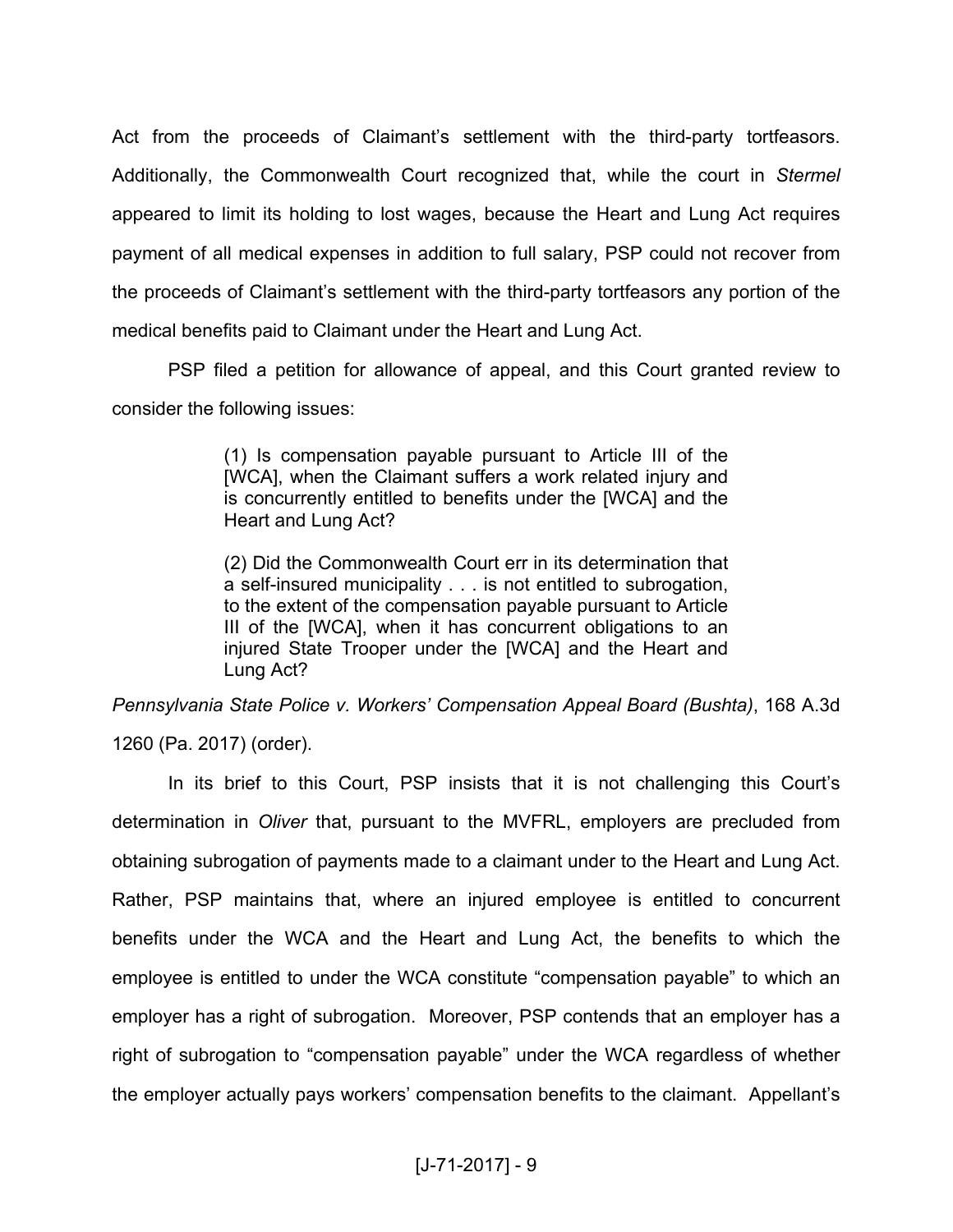Brief at 18; 29 ("The issue is not the extent that the Claimant has received compensation under the [WCA], but rather the extent to which compensation is actually payable under the WCA on account of a work injury.").<sup>7</sup> Claimant responds that PSP's argument not only ignores the plain language of the Heart and Lung Act, the WCA, and the MVFRL, but also this Court's decision in *Oliver*, and the Commonwealth Court's decision in *Stermel*. 8

As support for its position, PSP cites, *inter alia*, this Court's decision in *Annunziata*, wherein we held that "there is 'compensation payable' for wage loss benefits payable under the [WCA] even while the Claimant is receiving benefits under the Heart and Lung Act." Appellant's Brief at 22. According to PSP, the language of Section 637(a) of the Heart and Lung Act, which requires that any workers' compensation benefits received or collected by an employee who is receiving Heart and Lung benefits shall be turned over to the Commonwealth, further supports the proposition that compensation is payable under the WCA and the Heart and Lung Act concurrently. *Id.* at 17. In PSP's view, the legislature would not require employers to provide concurrent workers' compensation benefits to an employee who is receiving Heart and Lung benefits without affording the employer corresponding rights under the WCA – namely, the employer's right to subrogation of the "compensation payable" under the WCA. *Id.* at 19.

Moreover, in arguing that an employer has a right of subrogation to "compensation payable" under the WCA − regardless of whether the employer actually paid benefits to the claimant − PSP suggests that, if there is no "compensation payable"

<sup>7</sup> The Delaware Valley Workers' Compensation Trust has submitted an *amicus* brief in support of PSP.

<sup>&</sup>lt;sup>8</sup> The Pennsylvania Association for Justice and Patricia Hodge, a named plaintiff in a class action suit involving individuals subjected to subrogation liens for Heart and Lung benefits, have filed *amicus* briefs in support of Claimant.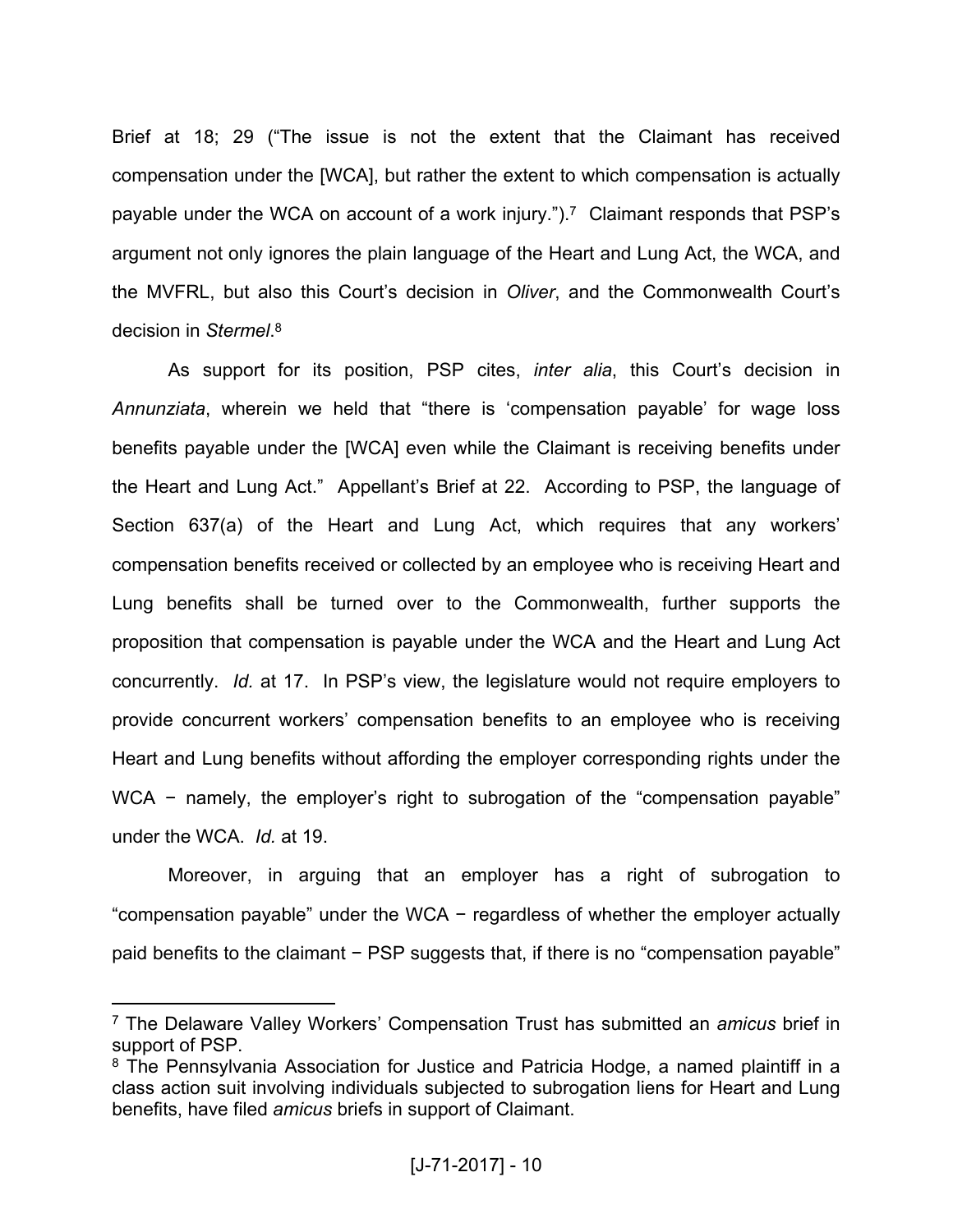under such circumstances, there would be no basis for an award of counsel fees to an attorney for a claimant who is also receiving Heart and Lung benefits. *See Organ v. Pennsylvania State Police*, 535 A.2d 713 (Pa. Cmwlth. 1988). PSP also posits that an employer must be afforded a right to subrogation of compensation payable under the WCA, whether or not benefits are actually paid by the employer, in order for the WCJ to have jurisdiction to rule on petitions involving a claimant who is receiving benefits under the Heart and Lung Act. Appellant's Brief at 21.

PSP is correct in its observation that this Court has held that a claimant may be entitled to concurrent benefits under the WCA and the Heart and Lung Act. In *Annunziata*, the claimant, a police officer for the City of Erie, was injured while on duty and received his full salary pursuant to the Heart and Lung Act. The claimant also sought workers' compensation benefits for his loss of earning power with respect to his concurrent, supplemental employment as a part-time security guard and a part-time maintenance worker. In denying an obligation to pay workers' compensation benefits, the city argued that the clear language of the Heart and Lung Act precluded the claimant from recovering from a collateral source benefits for the same work injury, even if the benefits relate to concurrent employment. This Court rejected that argument, and determined that the claimant was entitled to seek workers' compensation for his concurrent employment, reasoning:

> [t]he unambiguous language of Section 1(a) of the Heart and Lung Act . . . clearly contemplates the ability of an injured employee to seek workers' compensation. That section provides that any workmen's compensation received or collected by [the employee for the period of injury] shall be turned over.  $\ldots$  53 P.S. 637(a) (emphasis added).  $\ldots$  This language does not estop an injured employee from seeking workers' compensation, only from retaining monies collected pursuant to a workers' compensation Claim Petition. While the effect of this dichotomy may ultimately be rendered hollow by the set-off, . . . nonetheless the Heart and Lung

## [J-71-2017] - 11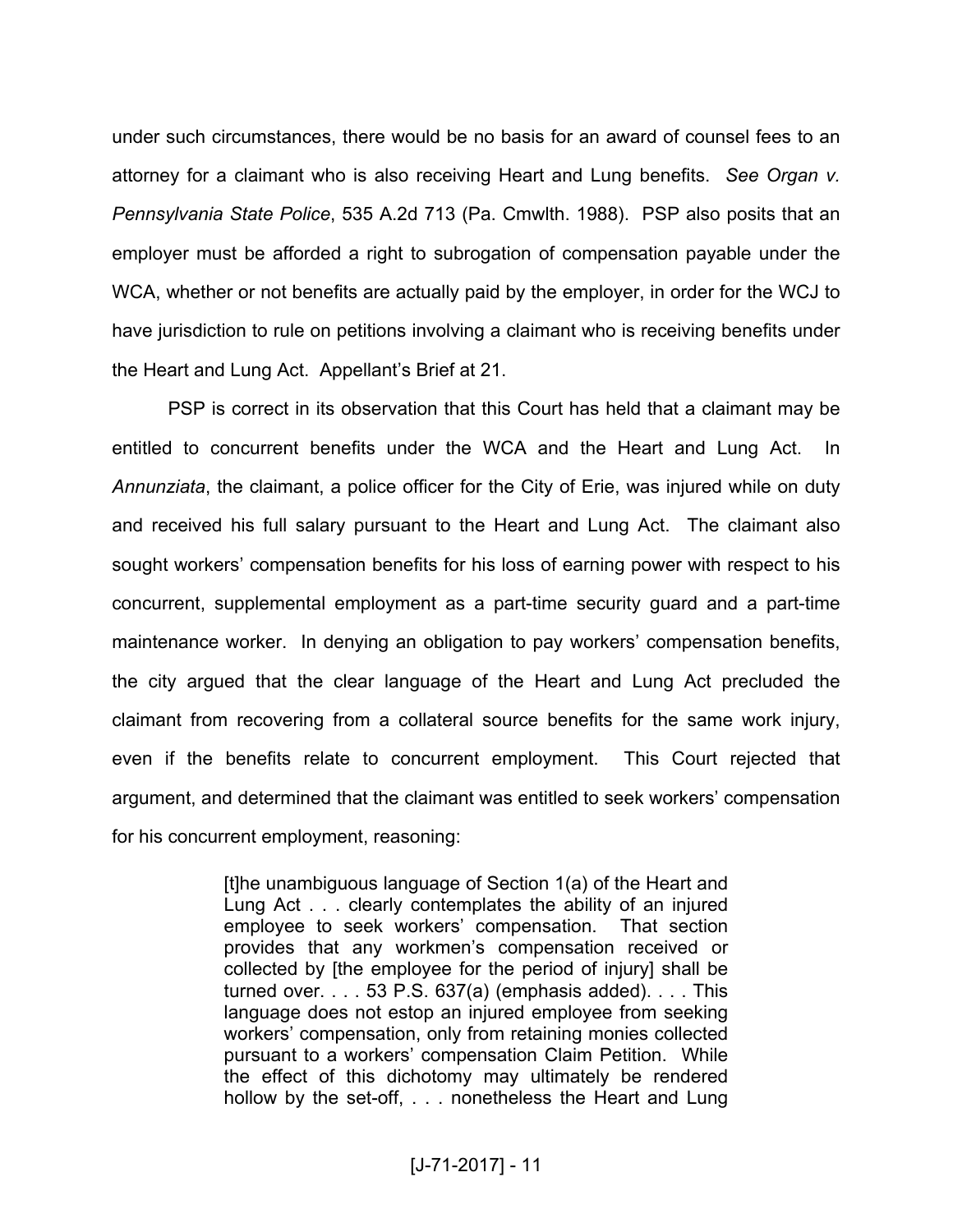Act does not relieve the employer from its 'continuing obligations to pay workers' compensation benefits for the work injury.' Likewise, nothing in the [WCA] eliminates the responsibility of an employer to pay workers' compensation to an injured employee who is receiving Heart and Lung Benefits. . . . [The employer's] obligation to pay Heart and Lung benefits "is concurrent with, not in lieu of its obligation" pursuant to the workers' compensation scheme.

*Annunziata*, 838 A.2d at 604-05 (emphasis and some citations omitted).

However, although we recognized in *Annunziata* that an injured employee who is receiving benefits under the Heart and Lung Act may seek benefits under the WCA for concurrent employment, we stressed that our decision "should not be read to imply that an injured employee can, in good faith, seek workers' compensation benefits for the same job that gives rise to Heart and Lung benefits." *Id.* at 606 n.8. Moreover, we cautioned that, while a claimant who is receiving Heart and Lung benefits may "*seek and receive* worker's compensation benefits for concurrent employment," the Heart and Lung Act requires the employee to turn over to the employer all workers' compensation benefits "received or collected." *Id.* at 605-06 (emphasis original). It follows that, in cases where the employee does not actually *receive or collect* workers' compensation benefits, such as in the instant case, there is no basis for subrogation.

Similarly, in *Organ*, the claimant, who was the recipient of benefits under both the Heart and Lung Act and the WCA, challenged a salary deduction of 20% of his WCA benefits that were paid directly to his attorney. The remaining 80% of the WCA benefits was paid to the employer, as required under the Heart and Lung Act. Noting that the claimant "never actually received the portion of the workmen's compensation benefits paid directly to his attorney," the Commonwealth Court held that portion was not subject to recovery by the Commonwealth. 535 A.2d at 714. Thus, neither this Court's decision in *Annunziata*, nor the Commonwealth Court's decision in *Organ*, supports PSP's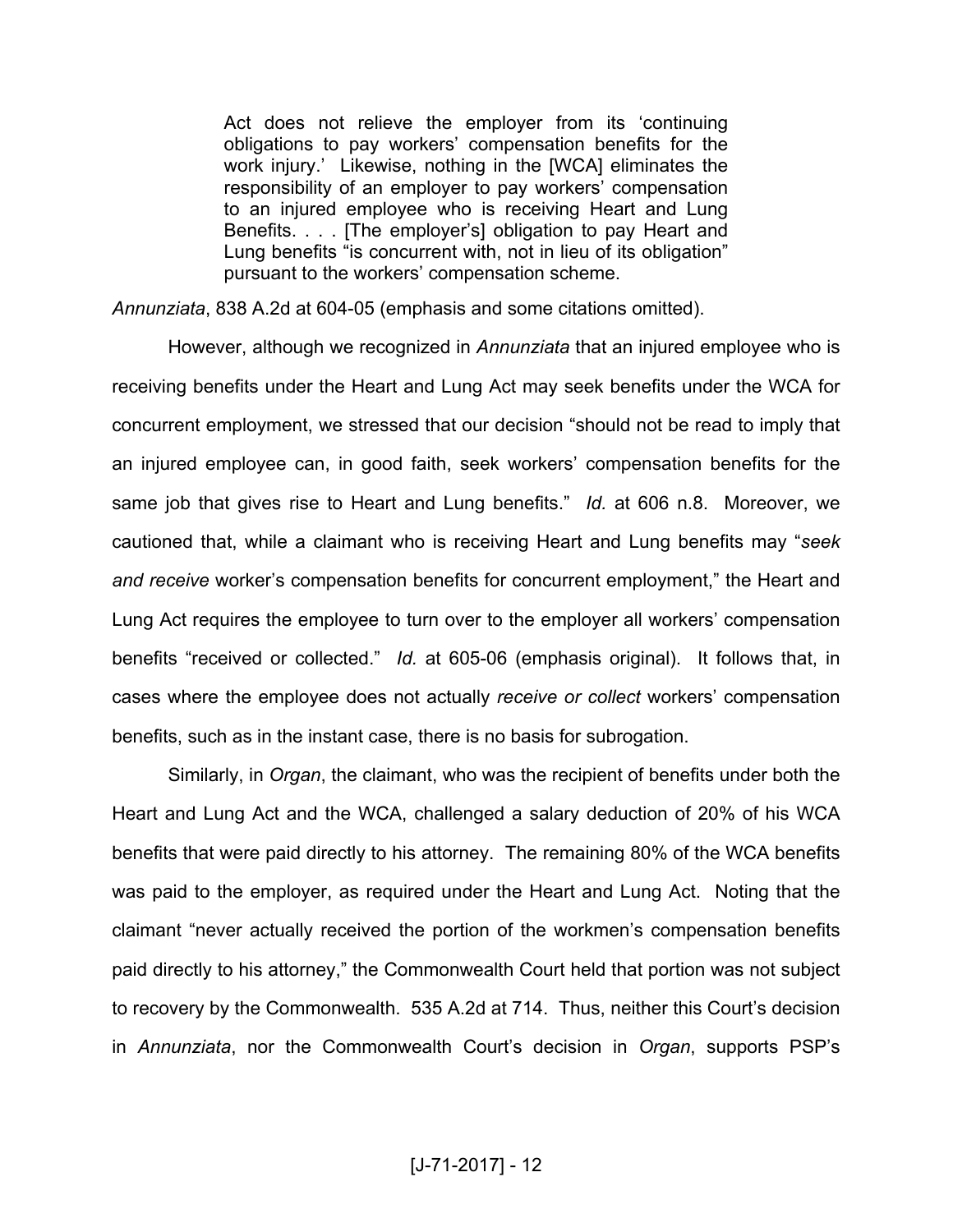argument that an employer is entitled to subrogation of workers' compensation benefits which are "payable," but not actually paid, to an employee.

Notwithstanding the above, PSP argues that, pursuant to *Wisniewski* and *Excalibur Insurance*, a portion of the benefits *actually paid* to Claimant pursuant to the Heart and Lung Act in the instant case do, in fact, constitute workers' compensation benefits to which PSP has a right of subrogation. In *Wisniewski,* the claimant was a police officer who was injured on the job, and her self-insured employer issued an NCP indicating the claimant's weekly disability rate, and further noting that she was receiving her full salary under the Heart and Lung Act. Thereafter, the employer filed a termination petition based on the claimant's full recovery, and the petition was granted. The claimant appealed, arguing that there could be no termination of workers' compensation benefits because she had never actually received them; rather, she had received her full salary under the Heart and Lung Act. The Commonwealth Court held that, where a self-insured employer pays Heart and Lung benefits, two-thirds of those payments represent workers' compensation benefits, and, therefore, the employer could seek termination of workers' compensation benefits even while Heart and Lung benefits continued.

*Excalibur Insurance* also involved a police officer who was injured on the job. His self-insured employer acknowledged liability under the WCA, but paid the claimant his full salary under the Heart and Lung Act. Subsequently, the employer filed a termination petition and requested supersedeas, which was denied. Ultimately, the termination was granted and the employer sought reimbursement from the supersedeas fund. The Bureau of Workers' Compensation opposed the request, arguing that only Heart and Lung benefits were paid. Relying on *Wisniewski* for the proposition that 2/3 of the benefits received by an employee from a self-insured employer who is obliged to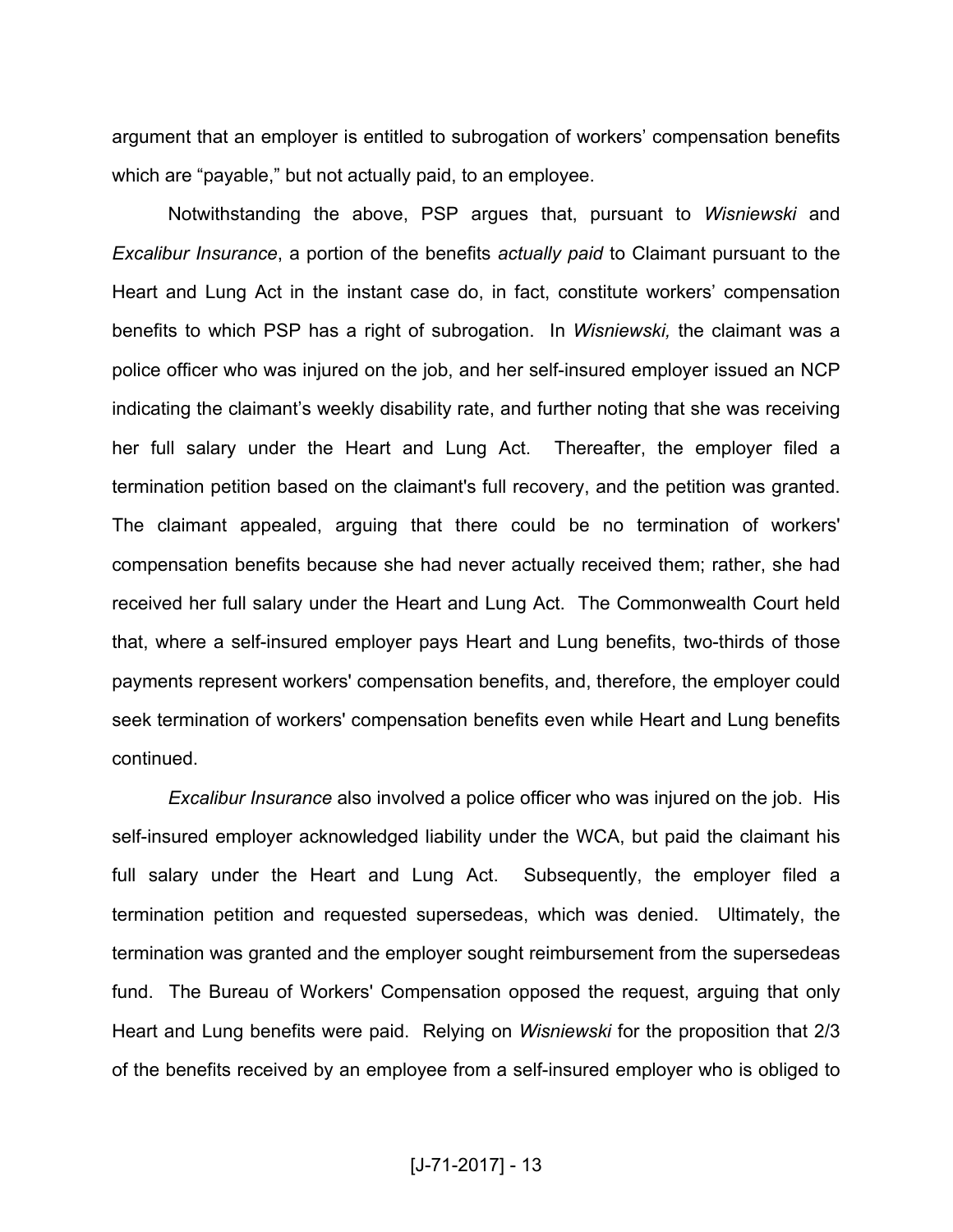pay benefits under both the Heart and Lung Act and the WCA represent workers' compensation benefits, and reasoning that it would be inequitable to treat a self-insured employer differently than a third-party insurer, the Commonwealth Court held that the employer was entitled to reimbursement from the supersedeas fund for the portion of the Heart and Lung benefits paid in lieu of workers' compensation benefits. 32 A.3d at 295.

PSP argues that the Commonwealth's Court's decision below effectively extinguishes an employer's subrogation rights to workers' compensation benefits by classifying all benefits received by an injured public employee as Heart and Lung benefits, in contravention of *Wisniewski* and *Excalibur Insurance.* However, we note that PSP's argument is the same argument made by the Board in *Stermel*, which was rejected by the Commonwealth Court:

> *Wisniewski* and *Excalibur Insurance* are not subrogation cases. *Wisniewski* terminated the employer's liability for workers' compensation, but it also held that the employer had to pay the claimant full Heart and Lung benefits unless and until those benefits were terminated in another proceeding. Stated otherwise, *Wisniewski* expressly acknowledged that Heart and Lung benefits and workers' compensation benefits are subject to different statutory regimes. *Excalibur Insurance* dealt with the employer's right to recoup from the supersedeas fund. In both cases, the Court decided the issues solely under the [WCA]. In neither case was the [MVFRL] implicated.

> By contrast, this case does involve the [MVFRL], and it prohibits a plaintiff from including as an element of damages payments received in the form of workers' compensation or other "benefits paid or payable by a program . . . or other arrangement." 75 Pa.C.S. § 1720. This language "benefits paid or payable by a program" has been construed to include the program by which Heart and Lung benefits are paid. *Fulmer [v. Pennsylvania State Police*, 647 A.2d 616, 618-19 Pa. Cmwlth. 1994)]. Section 25(b) of Act 44 changed the Section 1720 paradigm only for workers' compensation benefits, not Heart and Lung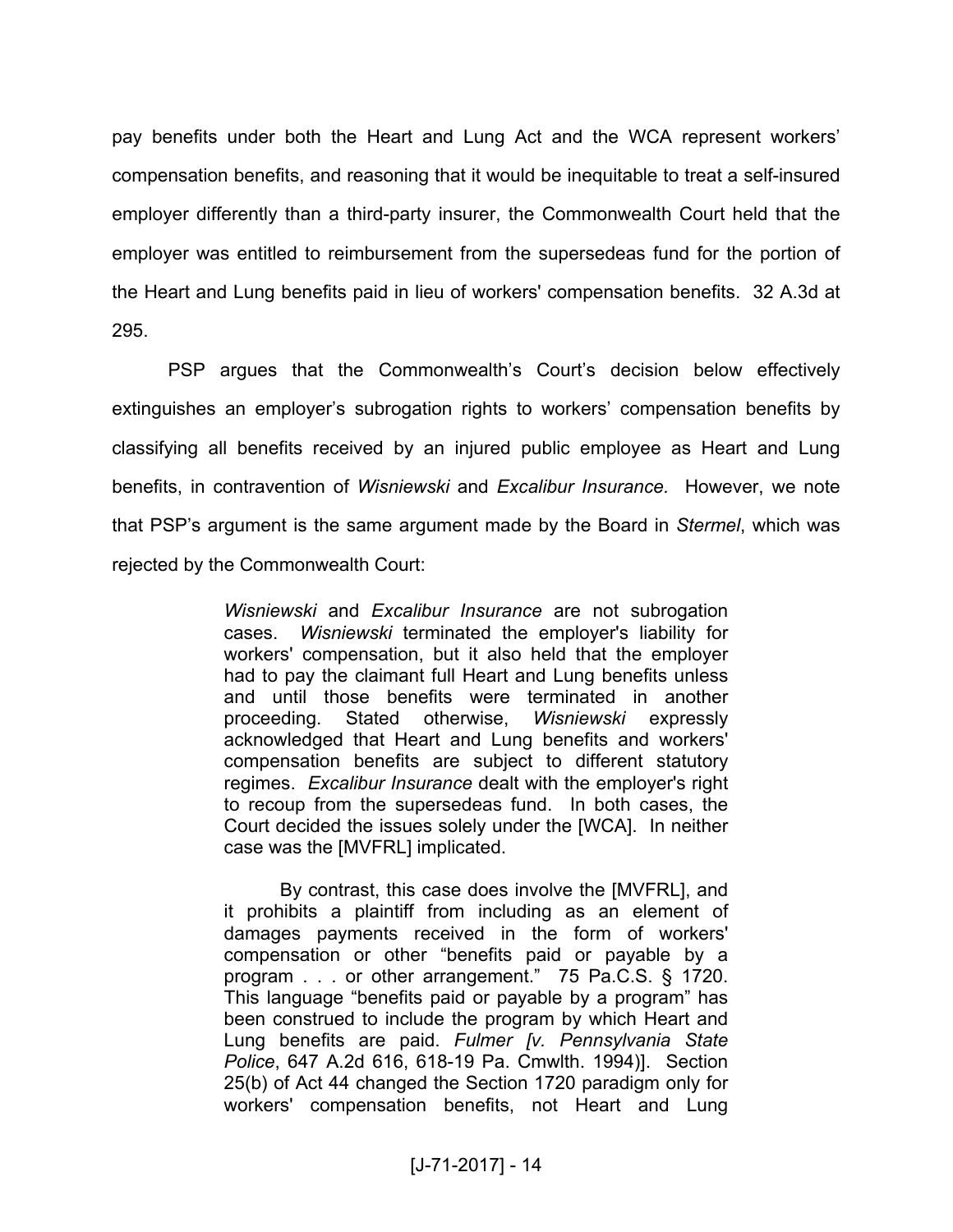benefits. This means Claimant continued to be "precluded" from recovering the amount of benefits paid under the Heart and Lung Act from the responsible tortfeasors. 75 Pa.C.S. § 1722. There can be no subrogation out of an award that does not include [workers' compensation benefits]. Likewise, because the tort recovery cannot, as a matter of law, include a loss of wages covered by Heart and Lung benefits, Claimant did not receive a double recovery of lost wages or medical bills.

## 103 A.3d at 884-85.

PSP ignores the fact that, like *Stermel*, the instant case is distinguishable from *Wisniewski* and *Excalibur Insurance* because it involves the MVFRL. Indeed, here, as in *Stermel*, Claimant was precluded from recovering his lost wages and medical benefits from the tortfeasors under the MVFRL because Claimant's wages and medical benefits were fully covered by the Heart and Lung Act. We agree with the *Stermel* court that, for purposes of the MVFRL, Heart and Lung benefits subsume WCA benefits, and thus subrogation of such benefits is barred.

Nevertheless, PSP argues that *Stermel* should be "limited solely to those instances where there was no actual evidence offered showing what amount of 'compensation payable' the employer actually remitted based upon the obligations imposed under the [WCA]." Appellant's Brief at 27. Specifically, PSP highlights that the NCP in *Stermel* indicated that the claimant's Heart and Lung benefits were being paid "in lieu of workers' compensation," whereas the NCP in the instant case contained no such provision. *Id.* at 33. PSP further contends that the evidence it submitted demonstrating that all medical bills were paid after "re-pricing" "means that all medical bills were paid pursuant to the [WCA] and comprised the compensation payable for medical benefits . . . under the WCA." *Id.* at 34.<sup>9</sup>

<sup>&</sup>lt;sup>9</sup> Consistent with Act 44's goal of cost containment, the legislature enacted Section 306(f.1)(3) of the WCA, which limits the amount a health care provider may charge or accept as payment for health services to 113% of the prevailing charge payable by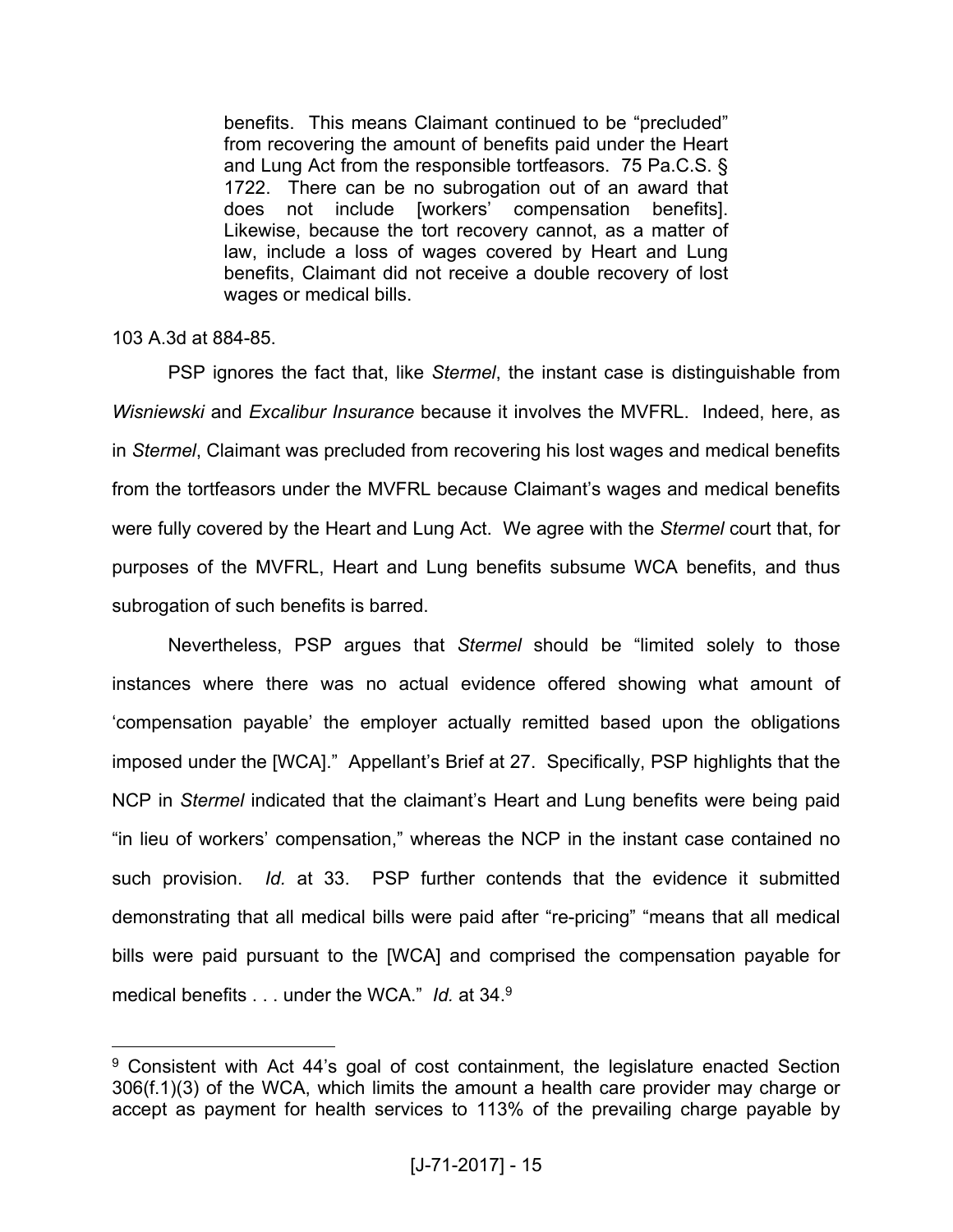PSP offers no support for its suggestion that, because the NCP issued to Claimant identified a weekly compensation rate of \$858.08 under the WCA, and did not specifically provide that the Heart and Lung benefits provided to Claimant were *in lieu of*  workers' compensation benefits, the benefits provided to Claimant must be considered, at least in part, WCA benefits for the purposes of the MVFRL anti-subrogation provision. As recognized in *Stermel*, self-insured public employers, such as PSP, that pay Heart and Lung benefits

> do not also make workers' compensation payments because they would simply be returned. *Wisniewski*, [621 A.3d at 113]. Nevertheless, self-insured employers paying Heart and Lung benefits issue a notice of compensation payable to acknowledge the work injury. *See City of Philadelphia v. Workers' Compensation Appeal Board (Ford-Tilghman)*, 996 A.2d 569, 573 (Pa. Cmwlth. 2010).

*Stermel*, 103 A.3d at 877-78. We find no basis upon which to conclude that a mere acknowledgement in an NCP of a work injury, and the specification of the amount of benefits to which an injured employee would be entitled under the WCA, transforms an injured employee's Heart and Lung benefits into WCA benefits under the MVFRL.

Finally, we reject PSP's suggestion that, because Claimant's medical bills were paid using the "re-pricing" formula set forth in the WCA, such medical payments constitute compensation payable under the WCA. As the Commonwealth Court recognized below, the Heart and Lung Act provides for the payment of "[a]ll medical and hospital bills, incurred in connection with any such injury." 53 P.S. § 637(a)(12). Further, in *Oliver*, this Court explained that the Heart and Lung Act:

<sup>(…</sup>continued)

Medicare. *See* 77 P*.*S. § 531(3)(i); *Jaquay v. Workers' Compensation Appeal Board (Central Property Services)*, 717 A. 1075, 1077 (Pa. Cmwlth. 1998) (noting that the General Assembly enacted 306(f.1)(3) of the WCA in an attempt to contain "the escalating medical costs to employers in workers' compensation cases").